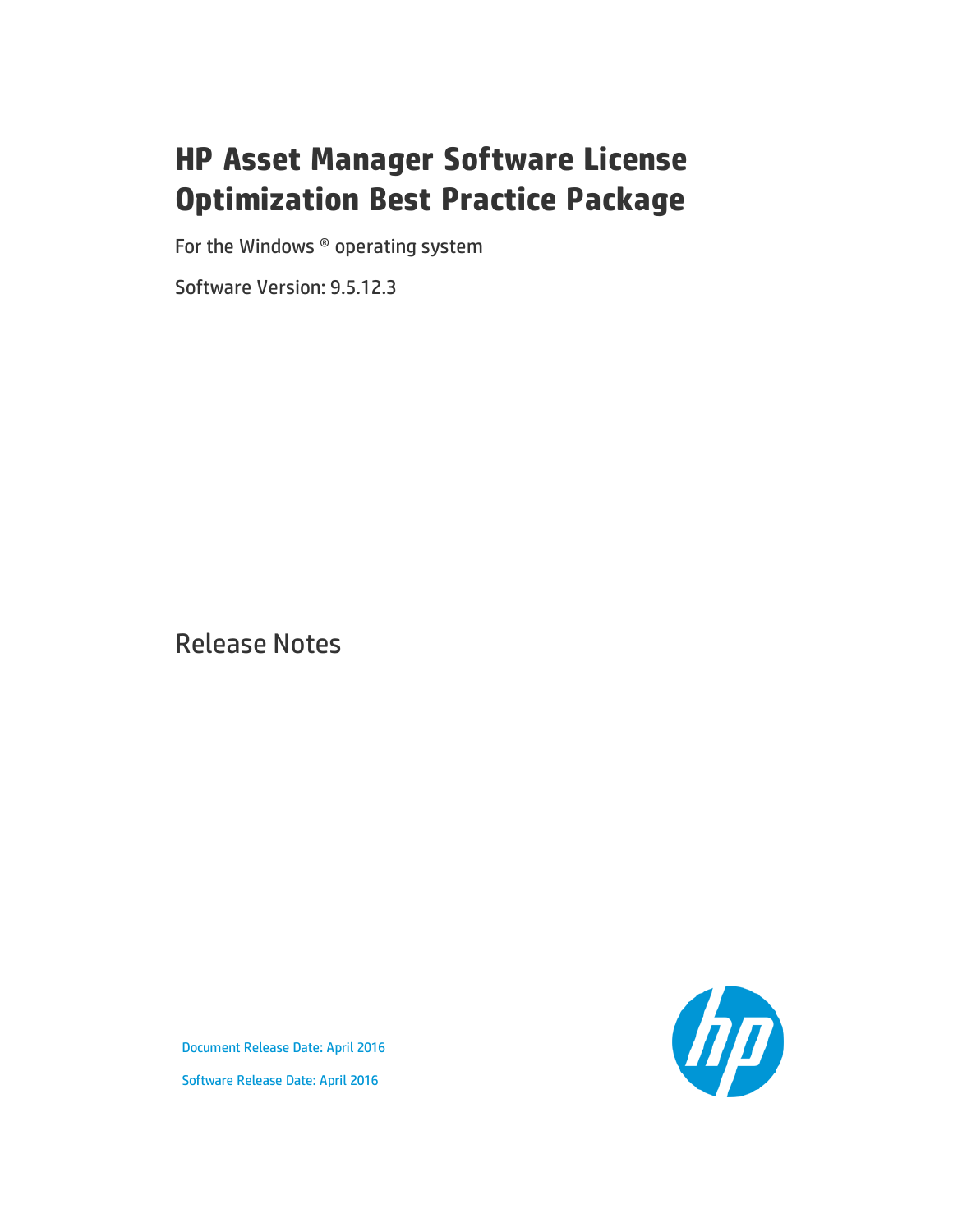## **Legal Notices**

#### **Warranty**

The only warranties for HP products and services are set forth in the express warranty statements accompanying such products and services. Nothing herein should be construed as constituting an additional warranty. HP shall not be liable for technical or editorial errors or omissions contained herein.

The information contained herein is subject to change without notice.

#### **Restricted Rights Legend**

Confidential computer software. Valid license from HP required for possession, use or copying. Consistent with FAR 12.211 and 12.212, Commercial Computer Software, Computer Software Documentation, and Technical Data for Commercial Items are licensed to the U.S. Government under vendor's standard commercial license.

### **Copyright Notice**

© Copyright 1994 - 2016 Hewlett-Packard Development Company, L.P.

#### **Trademark Notices**

Adobe® is a trademark of Adobe Systems Incorporated.

Microsoft® and Windows® are U.S. registered trademarks of Microsoft Corporation.

UNIX® is a registered trademark of The Open Group.

### **Documentation Updates**

The title page of this document contains the following identifying information:

- Software Version number, which indicates the software version.
- Document Release Date, which changes each time the document is updated.\n• <b>Soflu</b> are <b>Alqase Data</b>, which indicates the release data of this version of the
- Software Release Date, which indicates the release date of this version of the software.

To check for recent updates or to verify that you are using the most recent edition of a document, go to: **http://h20230.www2.hp.com/selfsolve/manuals**

This site requires that you register for an HP Passport and sign in. To register for an HP Passport ID, go to: **http://h20229.www2.hp.com/passport-registration.html**

Or click the **New users - please register** link on the HP Passport login page.

You will also receive updated or new editions if you subscribe to the appropriate product support service. Contact your HP sales representative for details.

## **Support**

#### Visit the HP Software Support Online web site at: **https://softwaresupport.hpe.com/**

This web site provides contact information and details about the products, services, and support that HP Software offers.

HP Software online support provides customer self-solve capabilities. It provides a fast and efficient way to access interactive technical support tools needed to manage your business. As a valued support customer, you can benefit by using the support web site to:

- **e** Search for knowledge documents of interest
- Submit and track support cases and enhancement requests
- Download software patches
- Manage support contracts
- Look up HPE support contacts
- Review information about available services
- Enter into discussions with other software customers
- Research and register for software training

Most of the support areas require that you register as an HP Passport user and sign in. Many also require a support contract. To register for an HP Passport ID, go to:

**http://h20229.www2.hp.com/passport-registration.html**

To find more information about access levels, go to:

**http://h20230.www2.hp.com/new\_access\_levels.jsp**

**HP Software Solutions Now** accesses the HPSW Solution and Integration Portal Web site. This site enables you to explore HP Product Solutions to meet your business needs, includes a full list of Integrations between HP Products, as well as a listing of ITIL Processes. The URL for this Web site is **http://h20230.www2.hp.com/sc/solutions/index.jsp**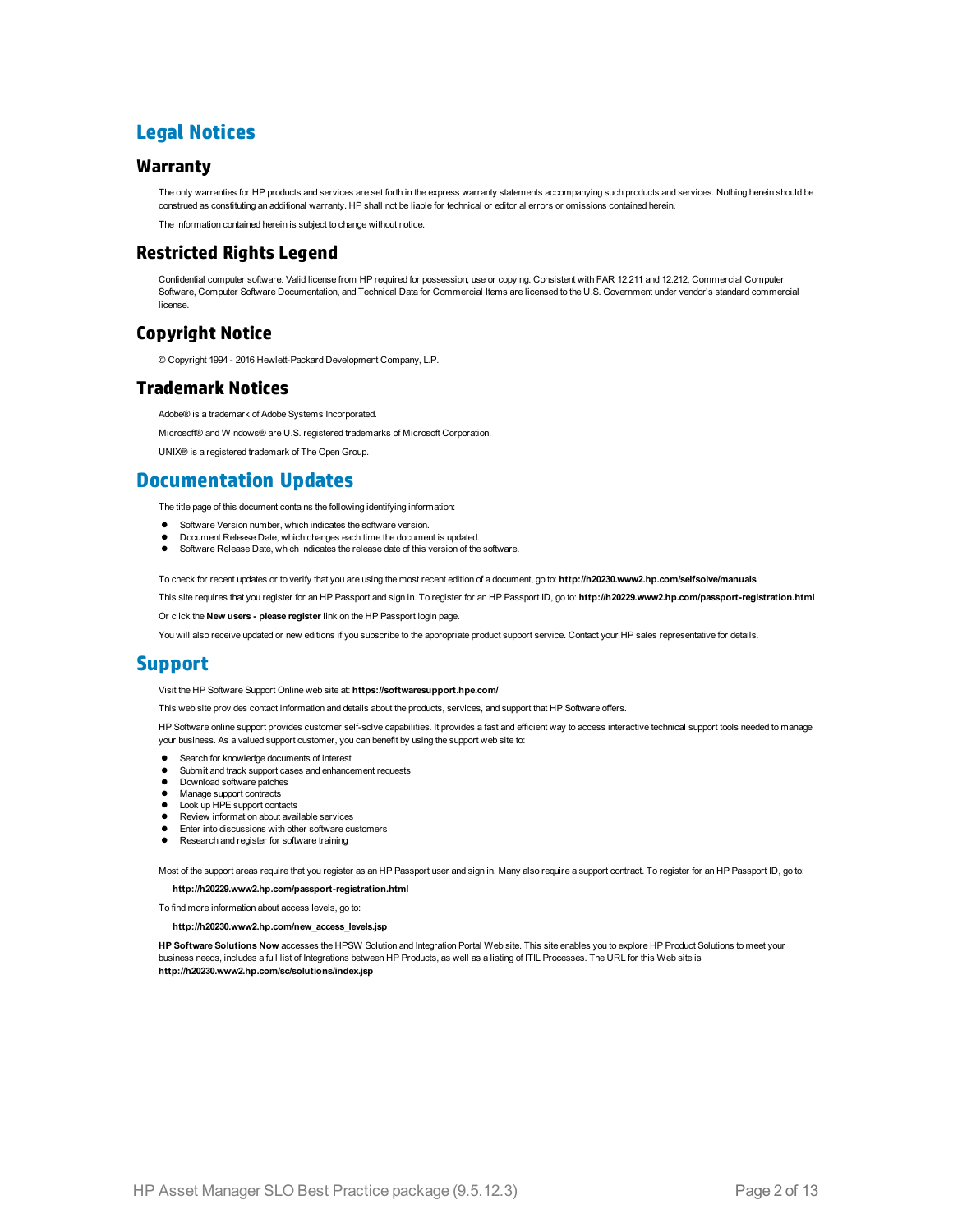# <span id="page-2-0"></span>**Contents**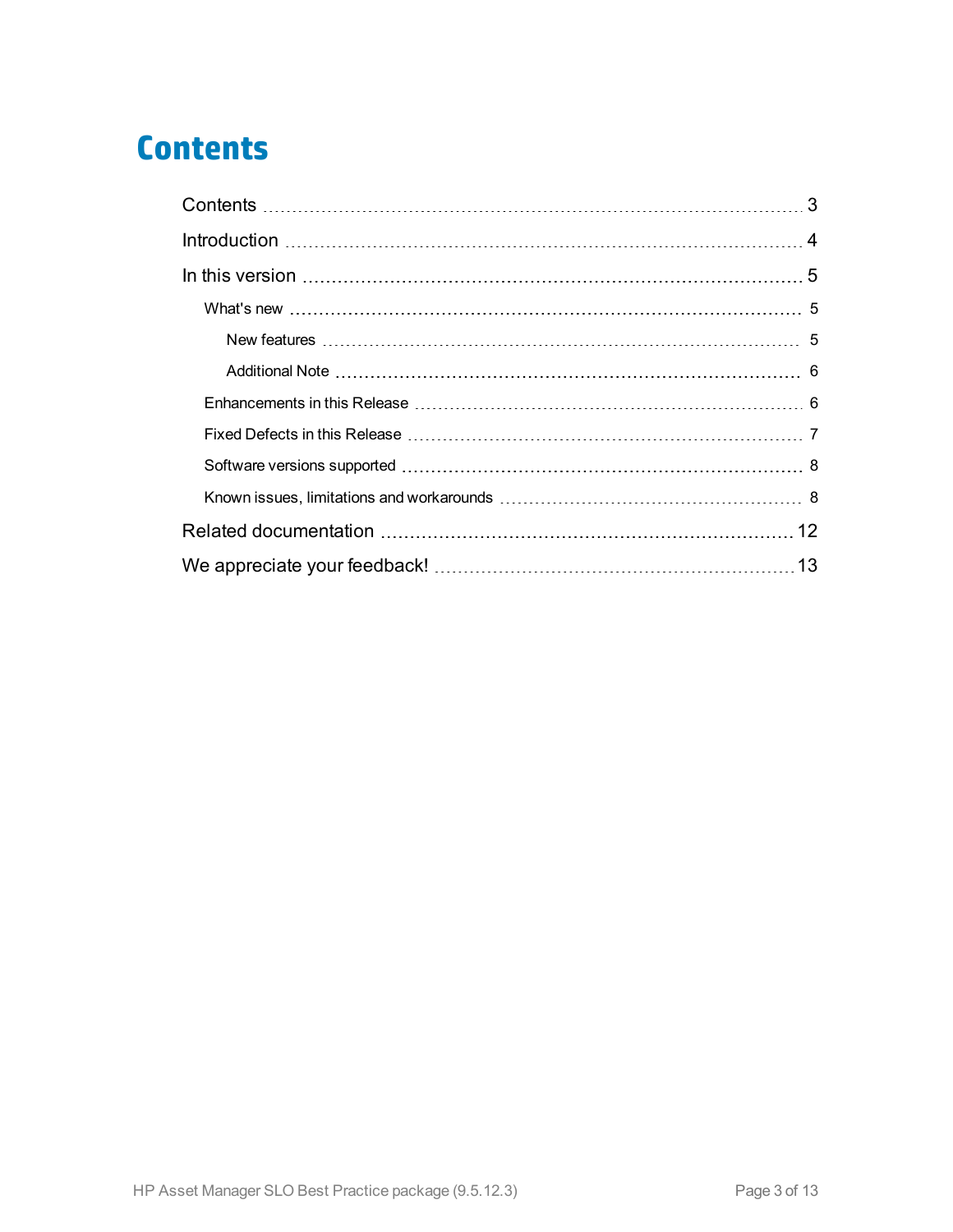# <span id="page-3-0"></span>**Introduction**

The SLO (Software License Optimization) Best Practice package is an add-on of Asset Manager. It contains a collection of software components and features which streamline the management of license contracts and software license compliance for a prioritized list of software titles from software publishers such as Microsoft, Adobe, Oracle, IBM, VMware, Autodesk, HP, Symantec, TIBCO, Red Hat, BMC, and SAP. The templates, models and software counters provided with the SLO Best Practice package embody the HP best practices for software asset management.

The SLO Best Practice package can be downloaded from HP Live Network ([https://hpln.hpe.com/\)](https://hpln.hpe.com/). To access this web site, you will need an HP Passport account.

**Caution:** The content of the SLO Best Practice package will be updated on a regular basis to help you manage compliance for more software titles from various software vendors.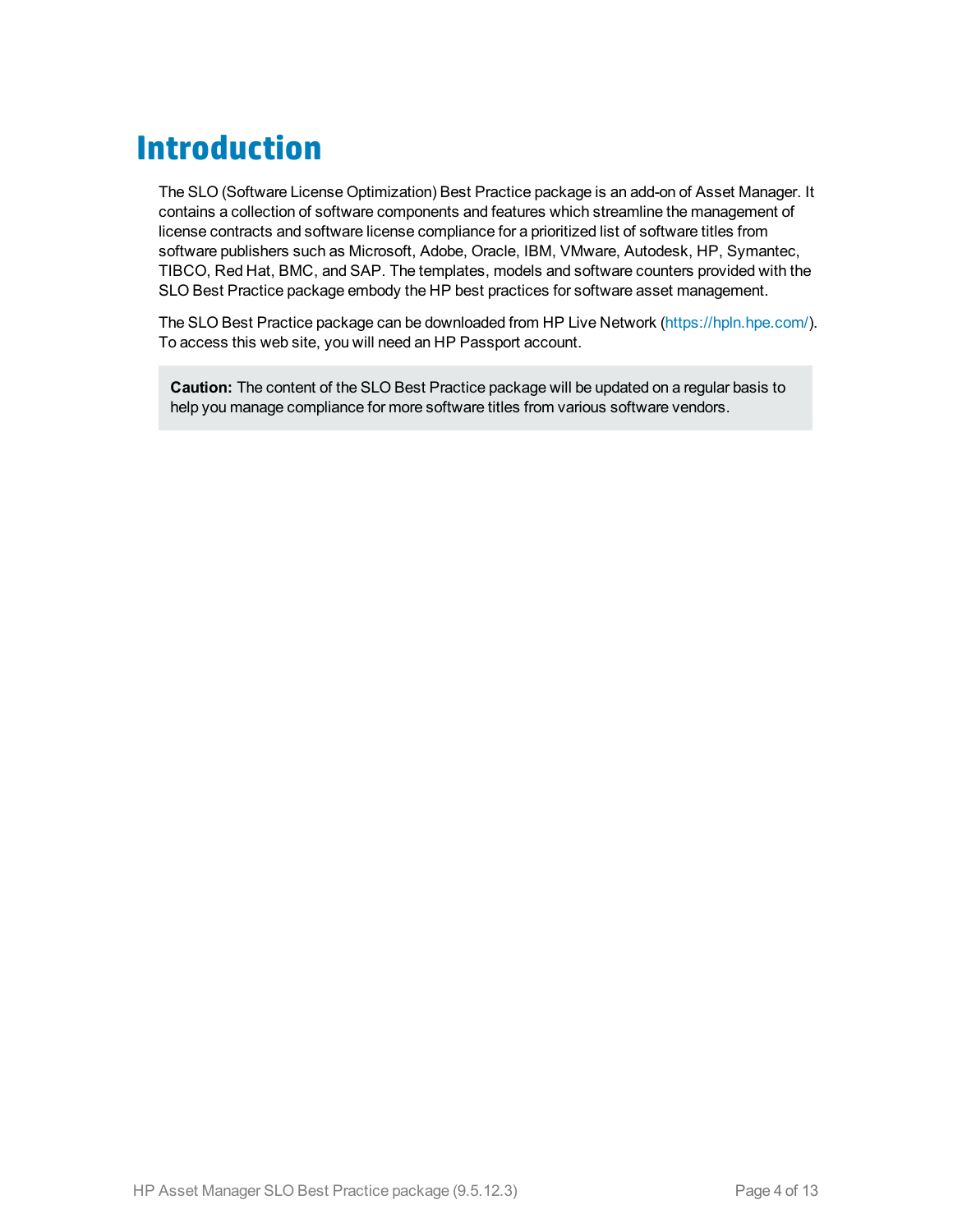# <span id="page-4-0"></span>**In this version**

This section details the components that will be imported into the Asset Manager database when you install the current version of SLO Best Practice package. It also covers the support matrix and the functional enhancements (if applicable) introduced in this SLO Best Practice package.

**Caution:** The content of the package can be installed into the Asset Manager database as instructed in the Installation Guide.

## <span id="page-4-1"></span>**What's new**

<span id="page-4-2"></span>This section lists the new features and components introduced in version 9.5.12.3 of the SLO Best Practice package.

## **New features**

- A set of Oracle Database Options/Management Packs running-instance-based counters is added.
	- n The counters counts the Database Options and Management Packs that are currently being used or were previously used within a timeframe, say 366 days. You can customize the timeframe value.
- The following 5 widgets are added.
	- Comparison of 'Installed' and 'In use' Oracle Database Options/Mgmt. Packs
	- **EX Comparison of 'Installed' and 'In use' Oracle Database instances**
	- Running Oracle Database Options/Mgmt. Packs
	- **u** Utilization of Oracle Database Options/Mgmt. Packs
	- <sup>n</sup> (Informative) Software products per vendor
- The following 3 reports are added.
	- Oracle Database Compliance Report
	- **Dracle Database Option Compliance Report**
	- **n** Oracle Database Options Usage Report
- Oracle licensing rule update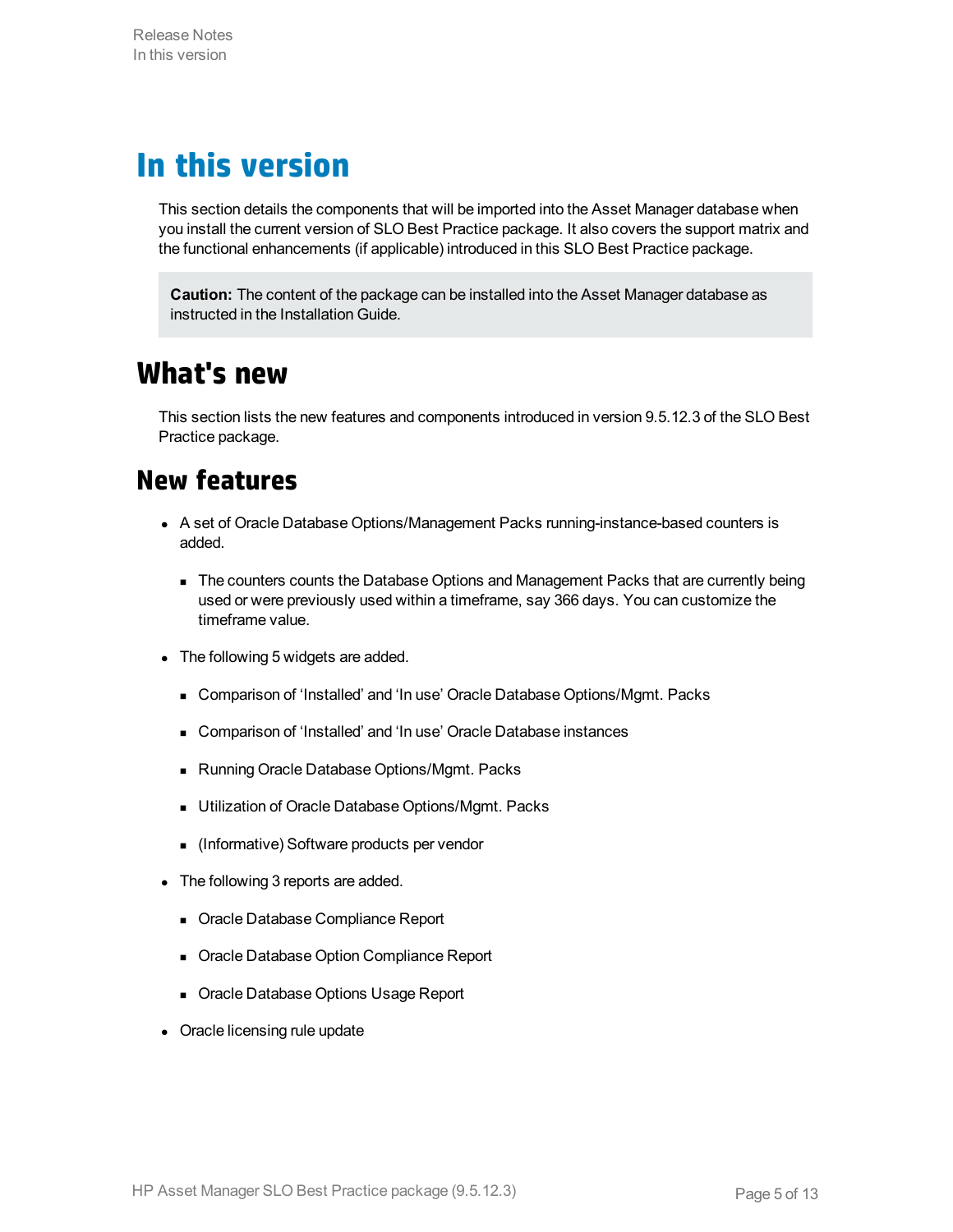- <sup>n</sup> Downgrade rights between different editions of Oracle DB product are removed.
- Add support for Oracle DB SE2. For SE2 instances running on hard-partitioning VM, add support for "sub-capacity" consumption calculation.
- Add Support for Oracle Database Ent/SE2 "sub-capacity" consumption calculation in multiple processor pools in LPAR scenario.

## <span id="page-5-0"></span>**Additional Note**

- SLO 9.5.12.3 enhances Oracle LMS solution, which relies on UD Oracle LMS package to accurately read Oracle Database Options/Packs information from LMS Audit files. UD provides an Oracle LMS 1.2 hotfix (QCCR1H107708) to fix date format inconsistent issue to avoid mixed date format in CSV files. Therefore, you need to contact HPE support to get that specific package and deploy to your UD environment.
- The enhanced Oracle LMS solution in SLO 9.5.12.3 is based on the Oracle LMS Options data rather than the LMS Overview data. You need to update the AM Push Adapter or AM Generic Adapter to transfer the LMS Options data to Asset Manager. There are updated AM Push Adapter and AM Generic Adapter packages available under SLO 9.5.12.3 at HPE Live Network [\(https://hpln.hpe.com/\)](https://hpln.hpe.com/). Download the package for your UD CP (Content Pack) version and deploy it to your UCMDB environment.
- The SQL Server counters require that software installations have edition information. DDMI can recognize SQL Server edition by applying a Cumulative Scanner Patch (Document ID: KM00652166 or later). You can download it from [http://support.openview.hp.com/selfsolve/document/LID/HPED\\_00648](http://support.openview.hp.com/selfsolve/document/LID/HPED_00648).
- The SLO Best Practice package uses the Oracle processor core factor table that is updated on October 27, 2015. For more information about the Oracle processor core factor table, see <http://www.oracle.com/us/corporate/contracts/processor-core-factor-table-070634.pdf>.
- The SLO Best Practice package uses the IBM PVU table per core that is updated on January 6, 2016. For more information about the IBM processor core factor table, see http://www-01.*ibm.com/software/passportadvantage/pvu* licensing for customers.html.

# <span id="page-5-1"></span>**Enhancements in this Release**

The reference number for each enhancement is the Change Request (QCCR) number. For more information about enhancements, visit HPE [Software](https://softwaresupport.hpe.com/) Support Online, or contact your HPE Support representative directly.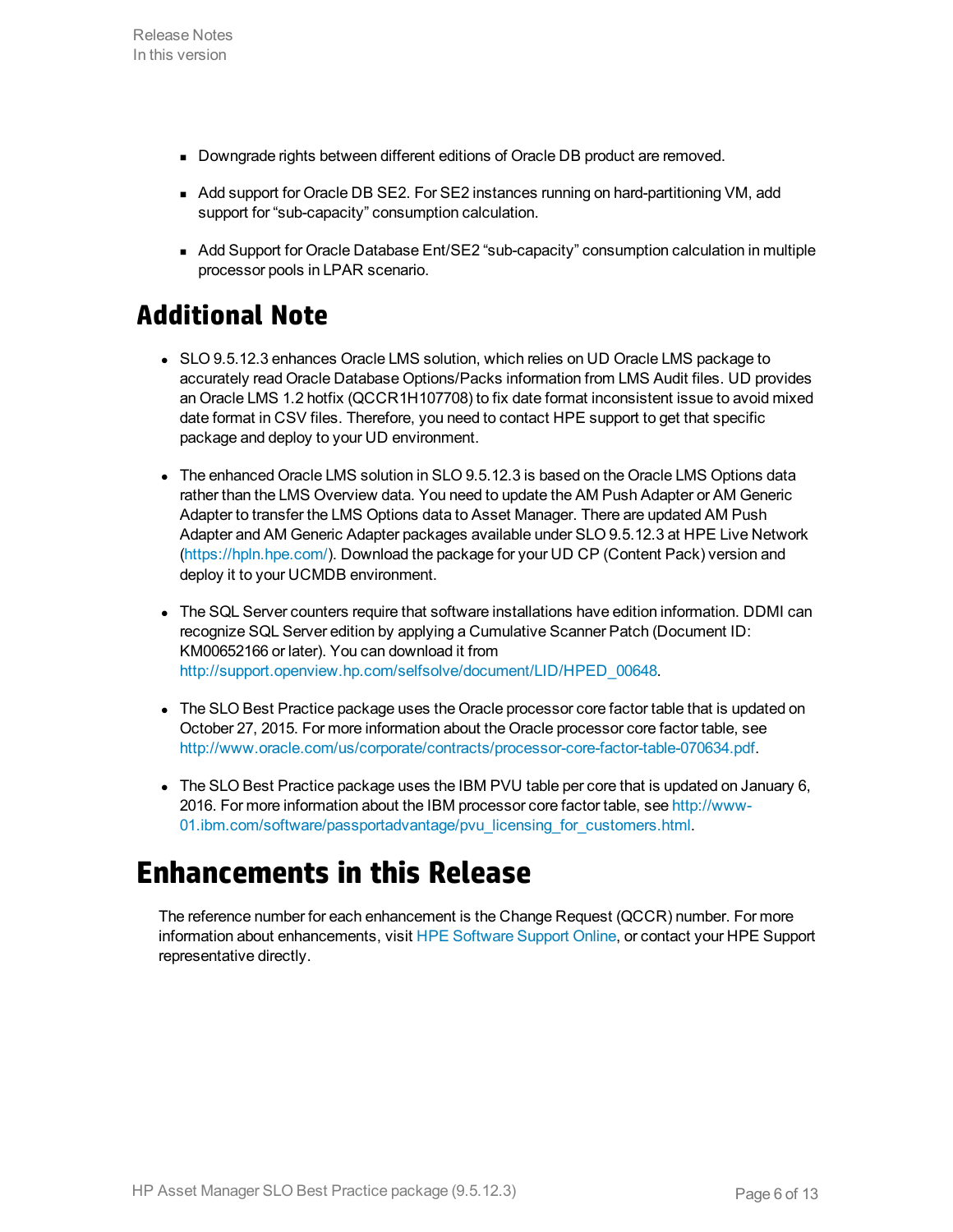| <b>CR</b> number | <b>Description</b>                                                                                                                                                                                       | <b>Resolution</b>                                                                                                                                                   |
|------------------|----------------------------------------------------------------------------------------------------------------------------------------------------------------------------------------------------------|---------------------------------------------------------------------------------------------------------------------------------------------------------------------|
| QCCR1E131361     | This is a request to expose CPU counting<br>information for the IBM shared pool<br>scenario for Oracle Database license<br>calculations, as there is no consumption<br>point for a given processor pool. | It is implemented. You can see<br>the information of a processor<br>pool, such as pool's identifier,<br>the count of CPUs to be<br>licensed in the pool, and so on. |
| QCCR1E132158     | Request SLO to be able to calculate the<br>multiple pools with the scenario of<br>dedicated donating LPAR involved.                                                                                      | It is implemented.                                                                                                                                                  |
| QCCR1E131578     | This is a request to support Oracle<br>Database Standard Edition 2 in the SLO<br>Best Practice package.                                                                                                  | SLO Best Practice package now<br>has counter for Oracle Database<br>Standard Edition 2.                                                                             |
| QCCR1E132132     | This is a request to support SQL Server<br>2014 in the SLO Best Practice package.                                                                                                                        | SLO Best Practice package now<br>has counter for SQL Server 2014<br>ENT, STD and BI.                                                                                |
| QCCR1E132867     | This is a request to change the label of the<br>bCountable field.                                                                                                                                        | The label is updated to "Used for<br>calculation".                                                                                                                  |
| QCCR1E130665     | Oracle options used in the past 365 days<br>options should be licensed, even it is<br>removed in this point of time. Currently, in<br>AM and SLO there is no mechanism to<br>calculate this situation.   | The options used in the past 365<br>days is now taken into<br>consideration in counter's<br>installation query.                                                     |

# <span id="page-6-0"></span>**Fixed Defects in this Release**

The reference number for each fixed defect is the Change Request (QCCR) number. For more information about fixed defects, visit HPE [Software](https://softwaresupport.hpe.com/) Support Online, or contact your HPE Support representative directly.

| <b>CR</b> number | <b>Description</b>                                                                                           | <b>Resolution</b>                                                                                                    |
|------------------|--------------------------------------------------------------------------------------------------------------|----------------------------------------------------------------------------------------------------------------------|
| QCCR1E132171     | The "Remarks" field can not be<br>fully displayed.                                                           | The "Remarks" field is now correctly<br>displayed.                                                                   |
| QCCR1E132549     | This is a request to add the<br>counters for "in-use" Oracle<br>options in the SLO Best Practice<br>package. | The SLO Best Practice package now<br>has counter for "in-use" Oracle DB<br>options.                                  |
| QCCR1E132608     | This is a request to clarify the<br>Oracle license rules in terms of<br>downgrading licenses.                | There is no downgrade rights between<br>different editions of Oracle DB product.<br>It is now explicitly documented. |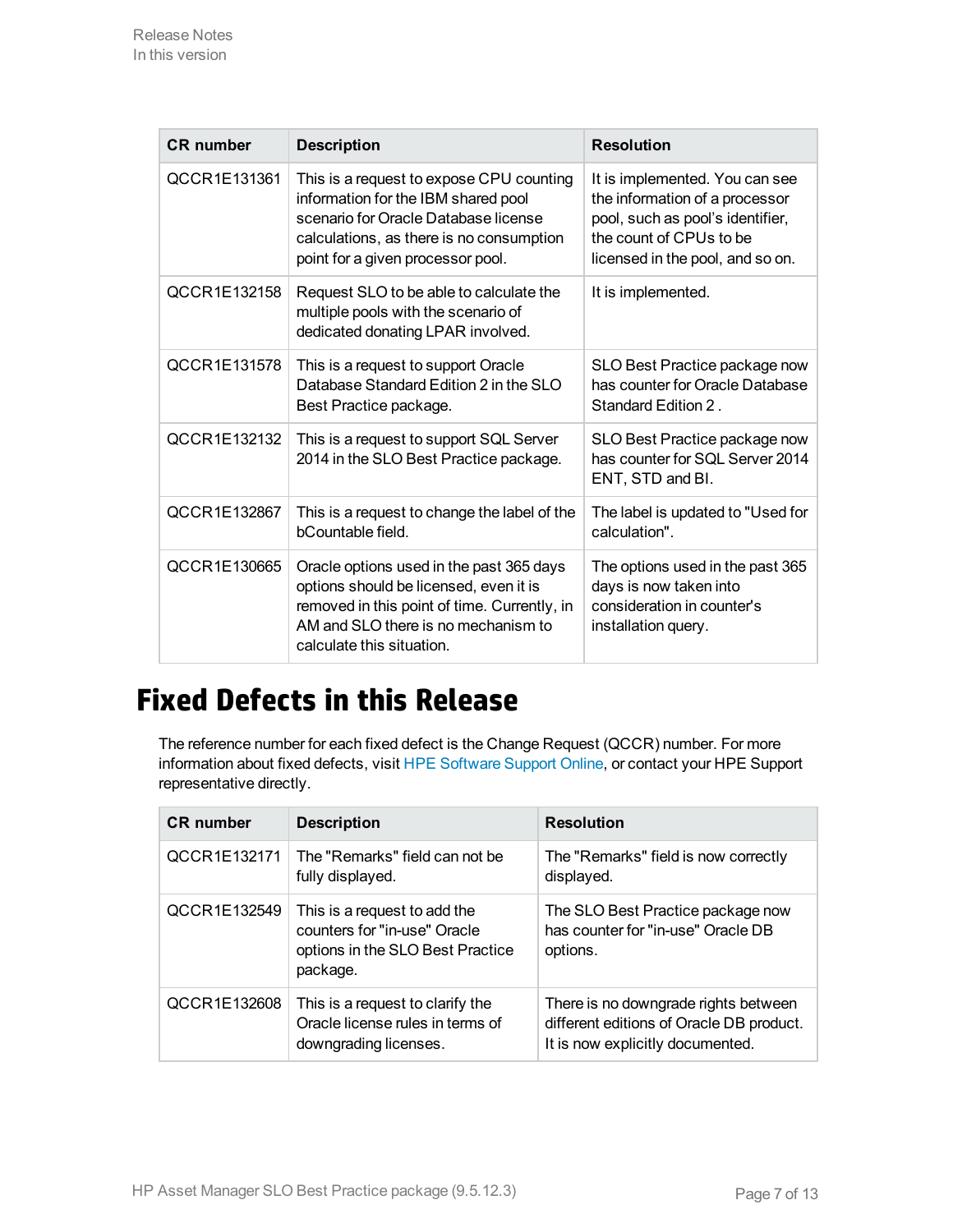## <span id="page-7-0"></span>**Software versions supported**

This version of the SLO Best Practice package can be used with Asset Manager 9.40, 9.41, and 9.50.

This version of the SLO Best Practice package can be used with UCMDB 10.01 with Content Pack 14 Update 1 and Universal Discovery 10.01 with the latest Oracle LMS package.

**Note:** IBM ILMT 7.5 is supported on Asset Manager 9.4x, and 9.50. Microsoft MAP 9.2 is only supported on Asset Manager 9.50.

For information about integration products supported by Asset Manager (such as HP Connect-It and HP Discovery and Dependency Mapping Inventory), refer to the Asset Manager Support Matrix at [www.hp.com/go/hpsoftwaresupport](http://www.hp.com/go/hpsoftwaresupport).

## <span id="page-7-1"></span>**Known issues, limitations and workarounds**

The following issues and limitations exist in this version of SLO Best Practice package.

- Currently, SLO Best Practice package only has English version. However, it can be installed to global versions of Asset Manager.
- The SLO Best Practice installation models are either reconciled with the pre-existing models that were created by DDMI or created at the root of the model tree. To have HP Connect-It reconcile correctly new models to models that have been created by previous versions of the SLO Best Practice package, these models at the root have to be moved to the right category where DDMI would create them. From one version to another and depending on the customer environment, this category may vary. It is advised to move the models at root to the right category after importing the SLO Best Practice installation models. Otherwise, DDMI would create duplicated models.

You can also use the **Resolve duplication with SLO Best Practice models** wizard to merge the models after importing the DDMI models.

- For software counters of IBM products, Microsoft Office/Project/Visio, Microsoft Windows server Standard/Enterprise Edition, and SQL Server Enterprise Edition licensed per CPU, the value of **No. of unused installation** cannot reflect the number of installations that are not used.
- When SQL Server serves as the database, an issue prevents Asset Manager from showing the calculated field **Cost For Compliance** (SQL name: cf\_CostForCompliance) in lists. The referenced technical note <http://support.openview.hp.com/selfsolve/document/KM10200> gives the solution that consists in adding the entry **ConstAsTextForSelect=0** in the **Connection** definition of **amdb.ini**.
- Asset Manager relies on the information retrieved by inventory tool, and must sometimes work around some limitations.
	- Due to the fact that Asset Manager cannot get the computer types from HP Discovery and Dependency Mapping Inventory, you have to manually specify them in Asset Manager.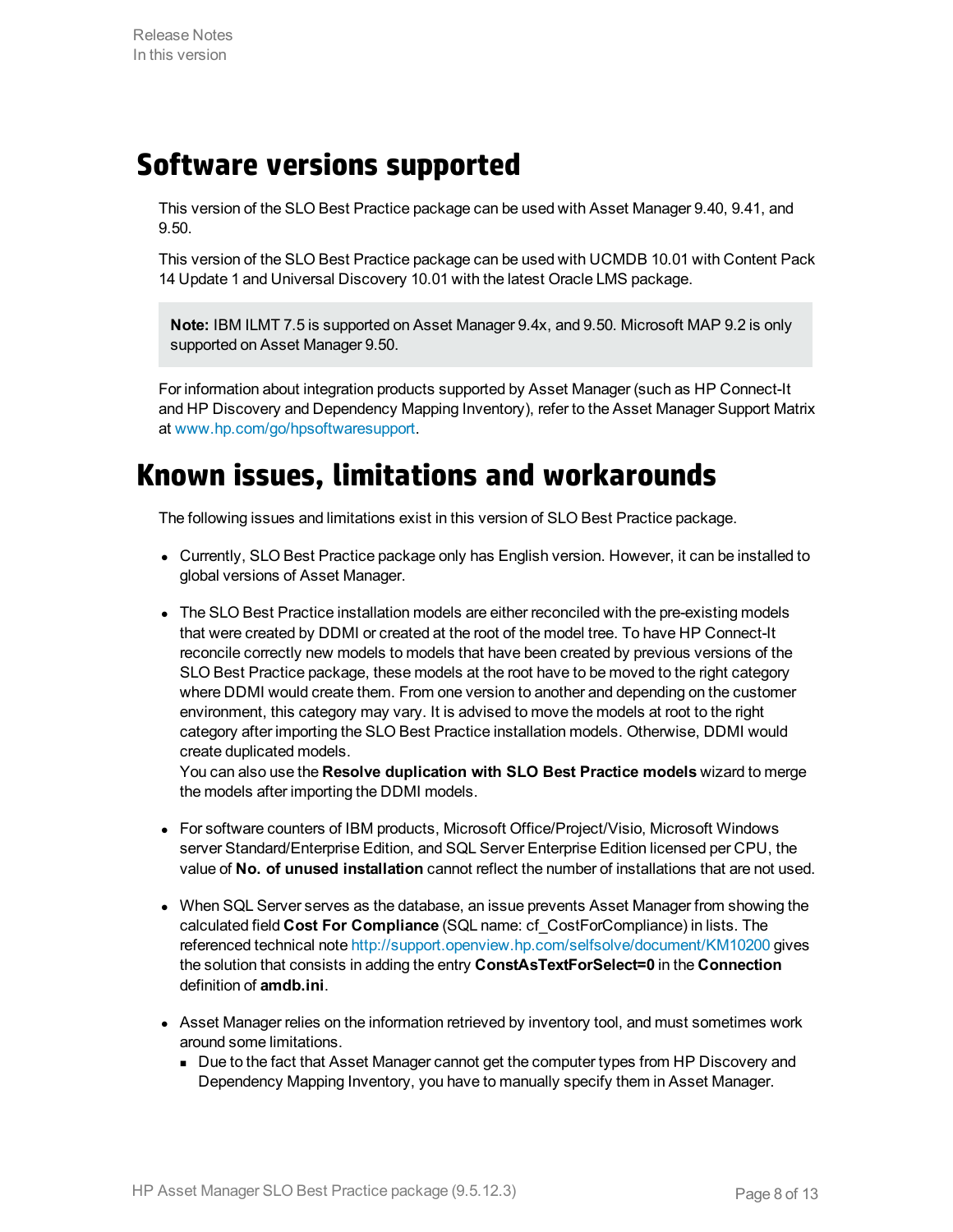This operation can be performed by populating the **IT equipment type** field on the IT equipment detail screen. **Laptop** is recognized as the portable device and the rest of them are stationary devices.

**n** The identification of virtualized environments relies on inventory tools. The recognition of virtual instances is not always complete. This has to be taken into account to evaluate the accuracy of compliance reported by Asset Manager software counters.

**Caution:** The SLO Best Practice package counters and pre-calculation workflows determine the type of virtualization technology by the value of the **Virtualization technology** (SQL name: VmType) field of the **IT equipment** (SQL name: amComputer) table. Make sure the inventory tool can discover the virtualization technology correctly and populate the information to this specific field.

If you are using HP Discovery and Dependency Mapping Inventory, you need to modify the DDMI-AM HP Connect-It scenario to achieve this goal. A sample scenario is provided with the SLO Best Practice package to demonstrate the modifications required to make the out-ofthe-box scenario map the VM technologies to the **Virtualization technology** field.

You can use the HP Connect-It Scenario Difference Viewer to compare and view the difference between the sample scenario and the out-of-the-box scenario **ddmiam\_hw.scn**.

The sample scenario is for the Asset Manager 9.30 and DDMI 9.30.

The sample scenario also contains the other modifications to the HP Connect-It scenario documented in the bullet items below.

Also, the linkage between virtual instances and physical hosts, which is used in several precalculation scripts (for example IBM PVU, Microsoft SQL), is established differently, depending on the virtualization technology and inventory tools used. For example, DDMI will automatically link the physical server to the virtual instances for the VMWare virtualized platforms. In other circumstances, you may need to manually link the virtual instances to physical hosts as parents/children (in Asset Manager) to allow efficient pre-calculation scripts.

Due to the fact that HP Discovery and Dependency Mapping Inventory cannot detect the accurate **Physical CPU count** (SQL Name: fCPUNumber) for Xeon CPUs on AIX servers, you have to manually enter this value for AIX servers to ensure precise PVU calculation. Specifically, the mapping script for the **amComputer.fCPUNumber** element in the DDMI-AM HP Connect-It scenario mappings should be updated to:

```
Dim strOS As String
' for VM Hosts and Virtual Centers
If [Host.Device_ID] <> 0 Then
  strOS = [Host.Host_OS] & " "& [Host.Host_OSVersion]
Else
  If iIsComputerAVM = 1 Then
    'This is a virtual machine
```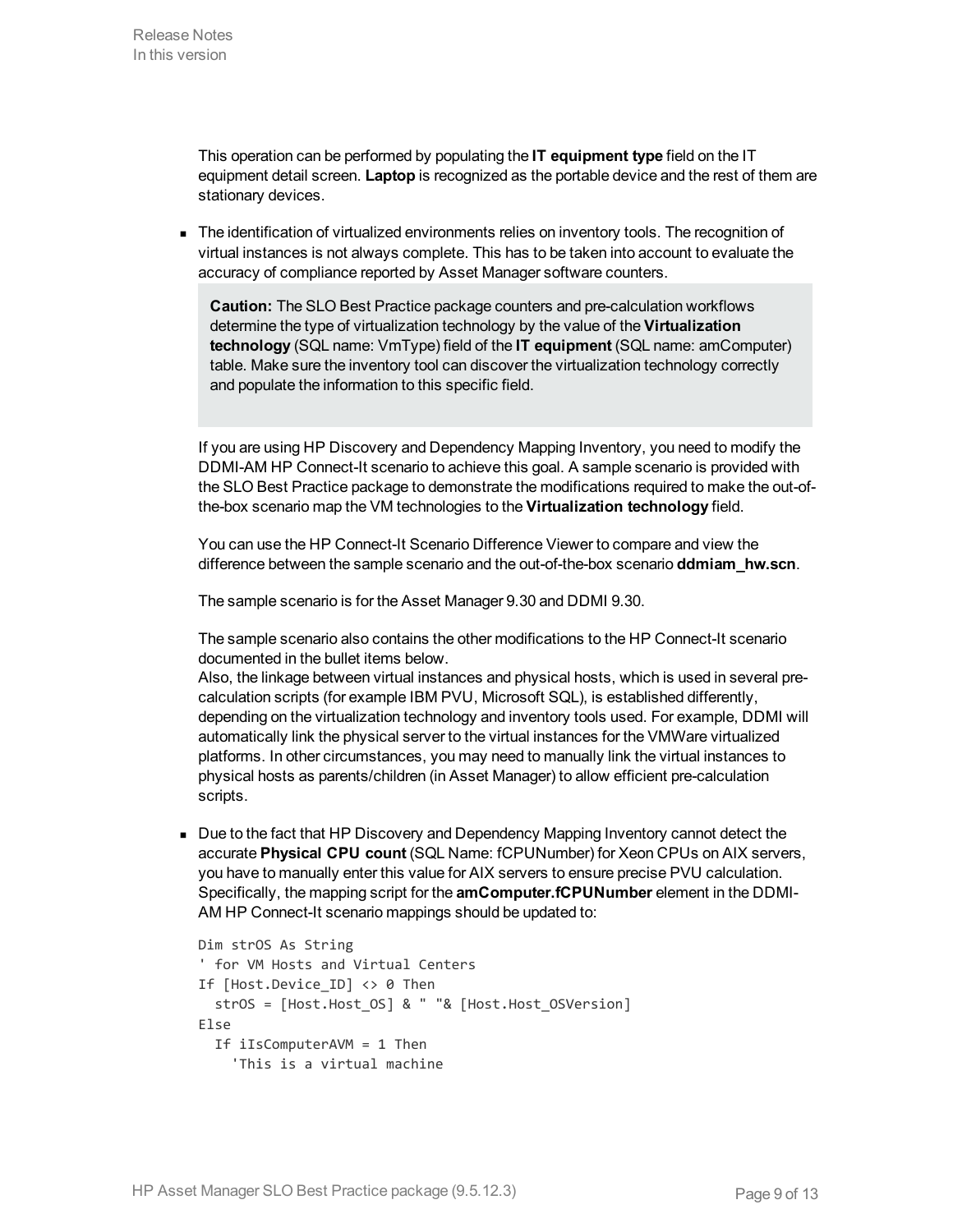```
If iIsLPARVPAR = 0 Then
      strOS = [VMInformation.VirtualDevice_OS]
    Else
      strOS = [hwOSData.hwHostOS]
    End If
  Else
     ' for all other types of computers
    strOS = ChooseKey ([hwOSData.hwHostOS], [OperatingSystem.OperatingSyste
m_Name] )
 End If
End If
If InStr(1,strOS,"AIX",0)>0 Then
  PifLogWarningMsg("This is an AIX instance. Please update value of field '
fCPUNumber' manually.")
  PifIgnoreNodeMapping
Else
  RetVal = [hwCPUData.hwPhysicalCPUCount]
End If
So that the scenario will prompt the user to update it manually instead of overwriting the
amComputer.fCPUNumber value during importing.
```
<sup>l</sup> SLO Best Practice package uses the **Resource Pool** table to save IBM processor pool information and relationship of Host and Virtual machines. However, after you install SLO Best Practice package, the **VMs** tab may be missing from the **Resource pool (amResourcePool)** screen.

To work around this issue, you need to manually correct it in Application Designer.

a. Find **Resource pool** (amResourcePool) and put page **pgVMs** to screen as shown in the figure below, and then click **Modify** button.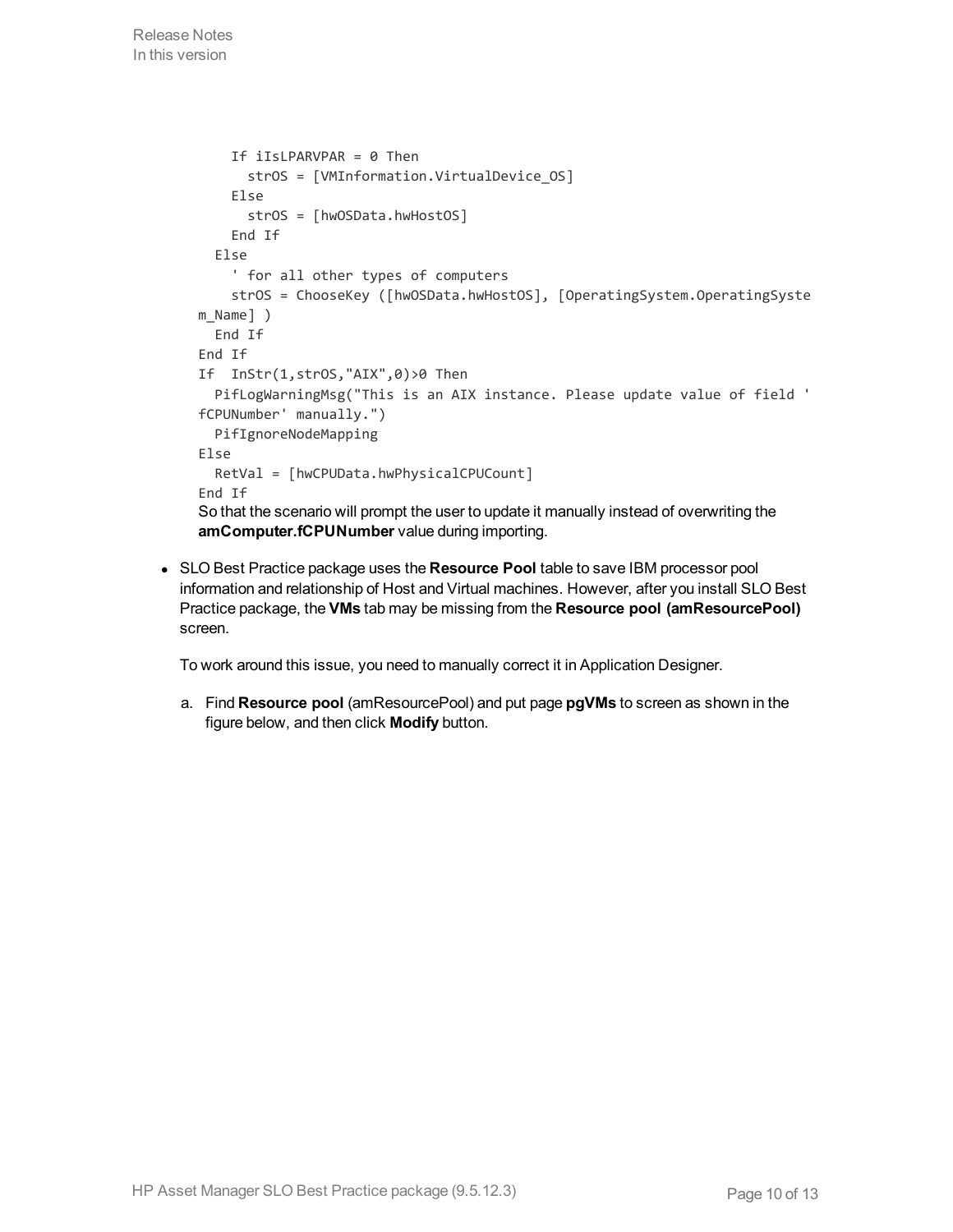| $F \wedge Q$<br>c<br>ы                                                                                                                                                                                                                                                                                                                                                                                                                                                                                                                                             | œ<br>呣<br>ω                              | $\mathbf{v}$ in   |                               |   |       |                     | English            |      |                       |                                              |
|--------------------------------------------------------------------------------------------------------------------------------------------------------------------------------------------------------------------------------------------------------------------------------------------------------------------------------------------------------------------------------------------------------------------------------------------------------------------------------------------------------------------------------------------------------------------|------------------------------------------|-------------------|-------------------------------|---|-------|---------------------|--------------------|------|-----------------------|----------------------------------------------|
| ▲ Table                                                                                                                                                                                                                                                                                                                                                                                                                                                                                                                                                            | ۰                                        |                   | SQL Name: amResourcePool      |   |       |                     |                    |      |                       |                                              |
| <b>TTI Quenes (amQuery)</b>                                                                                                                                                                                                                                                                                                                                                                                                                                                                                                                                        |                                          |                   | Label Resource pool           |   |       | System object Yes   |                    |      |                       |                                              |
| <b>TI Recept Ines [amReceptLine]</b>                                                                                                                                                                                                                                                                                                                                                                                                                                                                                                                               |                                          |                   | Description: Resource pool    |   |       |                     |                    |      |                       | String: [Host[d], [Cluster[d], [ResourceOp?] |
| Receiving slips (amReceipt)                                                                                                                                                                                                                                                                                                                                                                                                                                                                                                                                        |                                          |                   |                               |   |       |                     |                    |      |                       |                                              |
| <b>THE Reconciliation proposals (amRecon-</b><br>Til Relation between resource pool and                                                                                                                                                                                                                                                                                                                                                                                                                                                                            |                                          | Hierarchy:        |                               |   |       |                     | Validity: (Script) | $-9$ |                       | Track modifier                               |
| Fill Relation between software counter                                                                                                                                                                                                                                                                                                                                                                                                                                                                                                                             |                                          |                   | Can contain features          |   |       | Relevance Yes       |                    |      |                       | $-8$                                         |
| Relation between software counter                                                                                                                                                                                                                                                                                                                                                                                                                                                                                                                                  |                                          | A Screen set      |                               |   |       | SQL name            |                    |      | $1 - L$               | Now                                          |
| Relation consolidated features (amF)                                                                                                                                                                                                                                                                                                                                                                                                                                                                                                                               |                                          | System.           |                               |   |       | amResourcePool Full |                    |      | Res                   |                                              |
| TI] Relationship between license type a                                                                                                                                                                                                                                                                                                                                                                                                                                                                                                                            |                                          |                   |                               |   |       |                     |                    |      |                       | Dúplicate                                    |
| Relationship between the collection                                                                                                                                                                                                                                                                                                                                                                                                                                                                                                                                |                                          |                   |                               |   |       |                     |                    |      |                       | Delete:                                      |
|                                                                                                                                                                                                                                                                                                                                                                                                                                                                                                                                                                    |                                          |                   |                               |   |       |                     |                    |      |                       |                                              |
|                                                                                                                                                                                                                                                                                                                                                                                                                                                                                                                                                                    |                                          |                   |                               |   |       |                     |                    |      |                       |                                              |
|                                                                                                                                                                                                                                                                                                                                                                                                                                                                                                                                                                    |                                          |                   |                               |   |       |                     |                    |      |                       |                                              |
|                                                                                                                                                                                                                                                                                                                                                                                                                                                                                                                                                                    |                                          |                   |                               |   |       |                     |                    |      |                       |                                              |
|                                                                                                                                                                                                                                                                                                                                                                                                                                                                                                                                                                    |                                          |                   |                               |   |       |                     |                    |      |                       |                                              |
|                                                                                                                                                                                                                                                                                                                                                                                                                                                                                                                                                                    |                                          |                   |                               |   |       |                     |                    |      |                       |                                              |
|                                                                                                                                                                                                                                                                                                                                                                                                                                                                                                                                                                    |                                          | $\overline{4}$    |                               |   |       |                     |                    |      | $\blacktriangleright$ |                                              |
|                                                                                                                                                                                                                                                                                                                                                                                                                                                                                                                                                                    |                                          | σ<br>General      | List/Detail<br><b>Buttons</b> |   | Pages |                     |                    |      |                       |                                              |
|                                                                                                                                                                                                                                                                                                                                                                                                                                                                                                                                                                    |                                          |                   |                               |   |       |                     |                    |      |                       |                                              |
|                                                                                                                                                                                                                                                                                                                                                                                                                                                                                                                                                                    |                                          |                   |                               | ۷ | E     | Pages in detail     |                    |      |                       |                                              |
|                                                                                                                                                                                                                                                                                                                                                                                                                                                                                                                                                                    |                                          | Available pages   |                               |   | а     | sysamResourcePool   |                    |      |                       |                                              |
|                                                                                                                                                                                                                                                                                                                                                                                                                                                                                                                                                                    |                                          | PoHist            |                               |   |       | pdVMs               |                    |      |                       |                                              |
|                                                                                                                                                                                                                                                                                                                                                                                                                                                                                                                                                                    |                                          | PoGenDoc          |                               |   | ٠     |                     |                    |      |                       |                                              |
|                                                                                                                                                                                                                                                                                                                                                                                                                                                                                                                                                                    |                                          | PoFeat            |                               |   |       |                     |                    |      |                       |                                              |
|                                                                                                                                                                                                                                                                                                                                                                                                                                                                                                                                                                    |                                          | <b>PowTStatus</b> |                               |   |       |                     |                    |      |                       |                                              |
|                                                                                                                                                                                                                                                                                                                                                                                                                                                                                                                                                                    |                                          | PaReconcProp      |                               |   |       |                     |                    |      |                       |                                              |
| Scheduled tasks [amESDT ask]                                                                                                                                                                                                                                                                                                                                                                                                                                                                                                                                       |                                          | PoFidAdiust       |                               |   | $+$   |                     |                    |      |                       |                                              |
| <b>TI Reports (amReport)</b><br>Request lines (amRegLine)<br>Request lines - Order lines relation [¿]<br>Requests (amRequest)<br>[7] Reservations [amReservation]<br>Til Resource options (amResourceOpti<br>The flexource pool (amhesourcePool)<br>ini Herource usage detail amherUsac<br>Restrictions associated with profiles<br>Return sip (amReturnEnv)<br>Fill Rights associated with profiles (amR<br>Rights/Utilizations count (amRights)<br>TTI Roles [amRelEmplMProf]<br>TTT Schedule level rents [amCntrRent]<br>Scheduled task targets (amESDCon)<br>m | Script-type calculated field scripts [a] |                   |                               |   | ¥     |                     |                    |      |                       | Modily<br>Cancel                             |

- b. The last step is to clear cache.
	- i. Select **Tools** > **Reinitialize screens**.
	- ii. Select **Tools** > **Refresh caches**.
- c. Close all screens and disconnect from database, exit Windows client.
- d. Log on again and check the **Resource Pool** screen.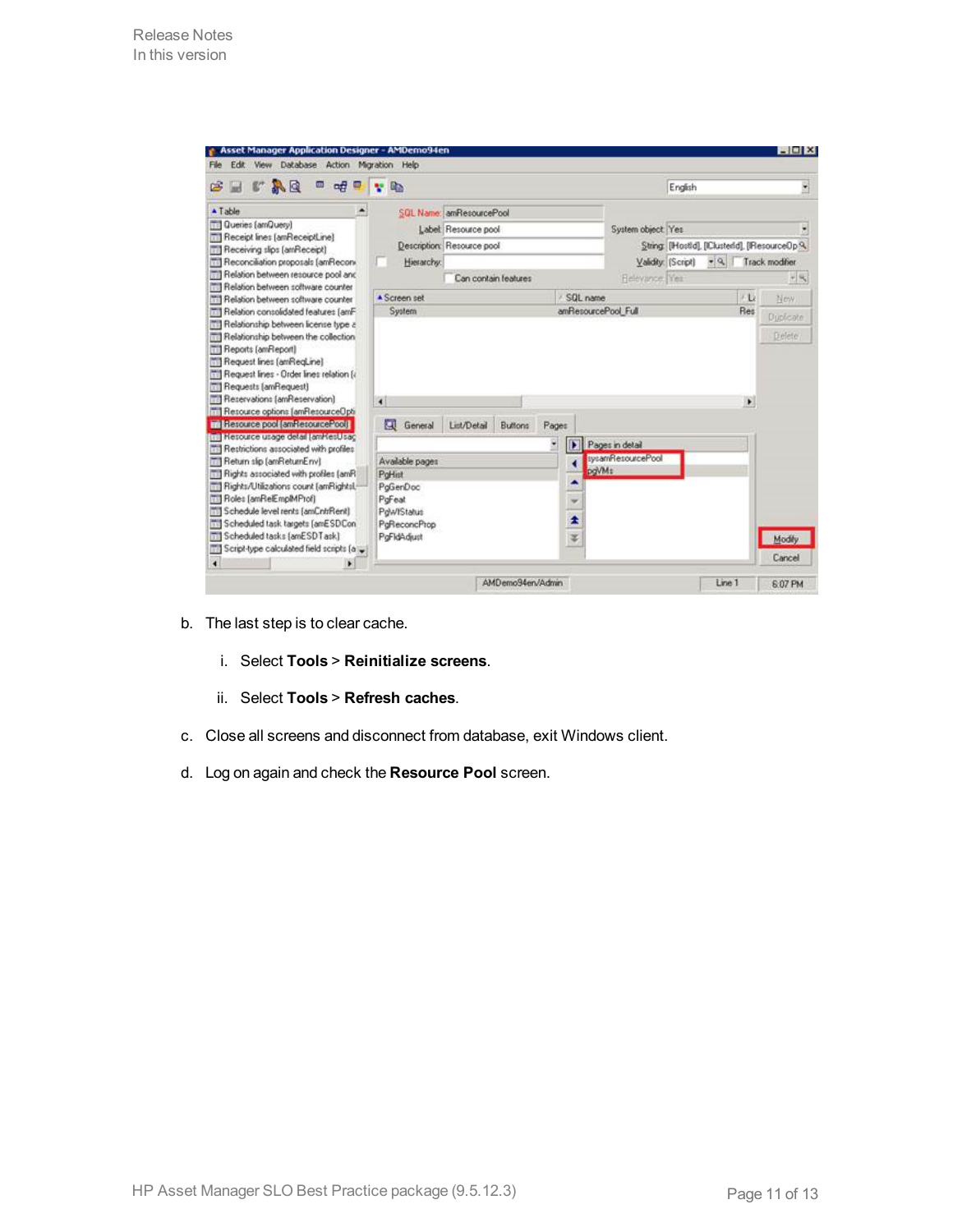# <span id="page-11-0"></span>**Related documentation**

For details of the complete set of guides and other support documentation provided with Asset Manager, see the latest version of the Asset Manager **Release Notes**.